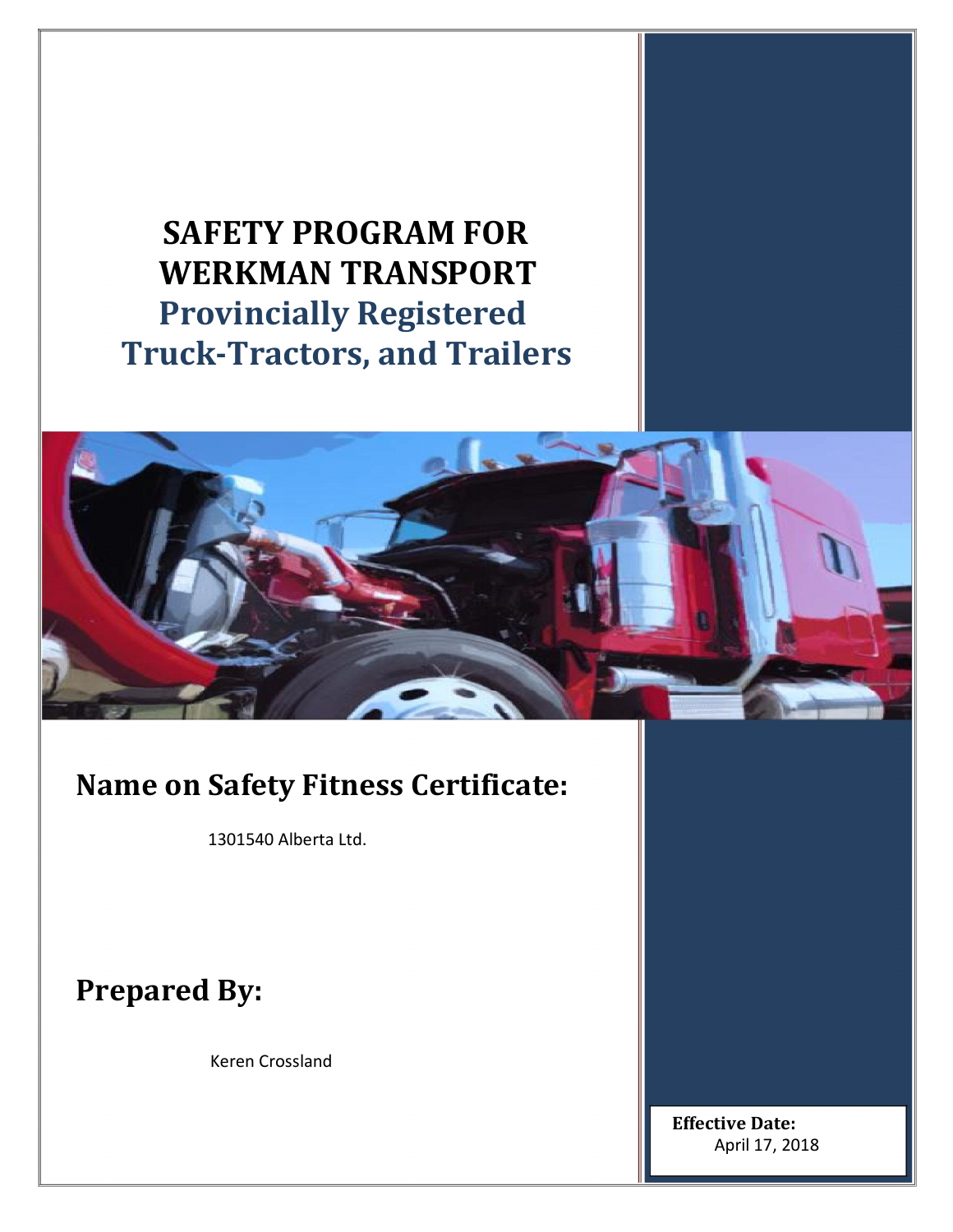# AUTHORIZED DRIVERS

Authorized drivers include all employees that are permitted to operate National Safety Code vehicles registered to 1301540 Alberta Ltd. Authorized drivers include:

- managers/owners who drive;
- part-time or occasional drivers;
- company mechanics who test drive vehicles or drive part-time;
- safety staff who train drivers;
- lease operators who have their vehicles registered to the company;
- contractors who have their vehicles registered to the company;
- anyone else authorized to operate a company vehicle.

All authorized drivers must follow the policies and procedures found in this safety program. By following the policies in this program, all authorized drivers will be more aware of how to operate safely and to prevent collisions.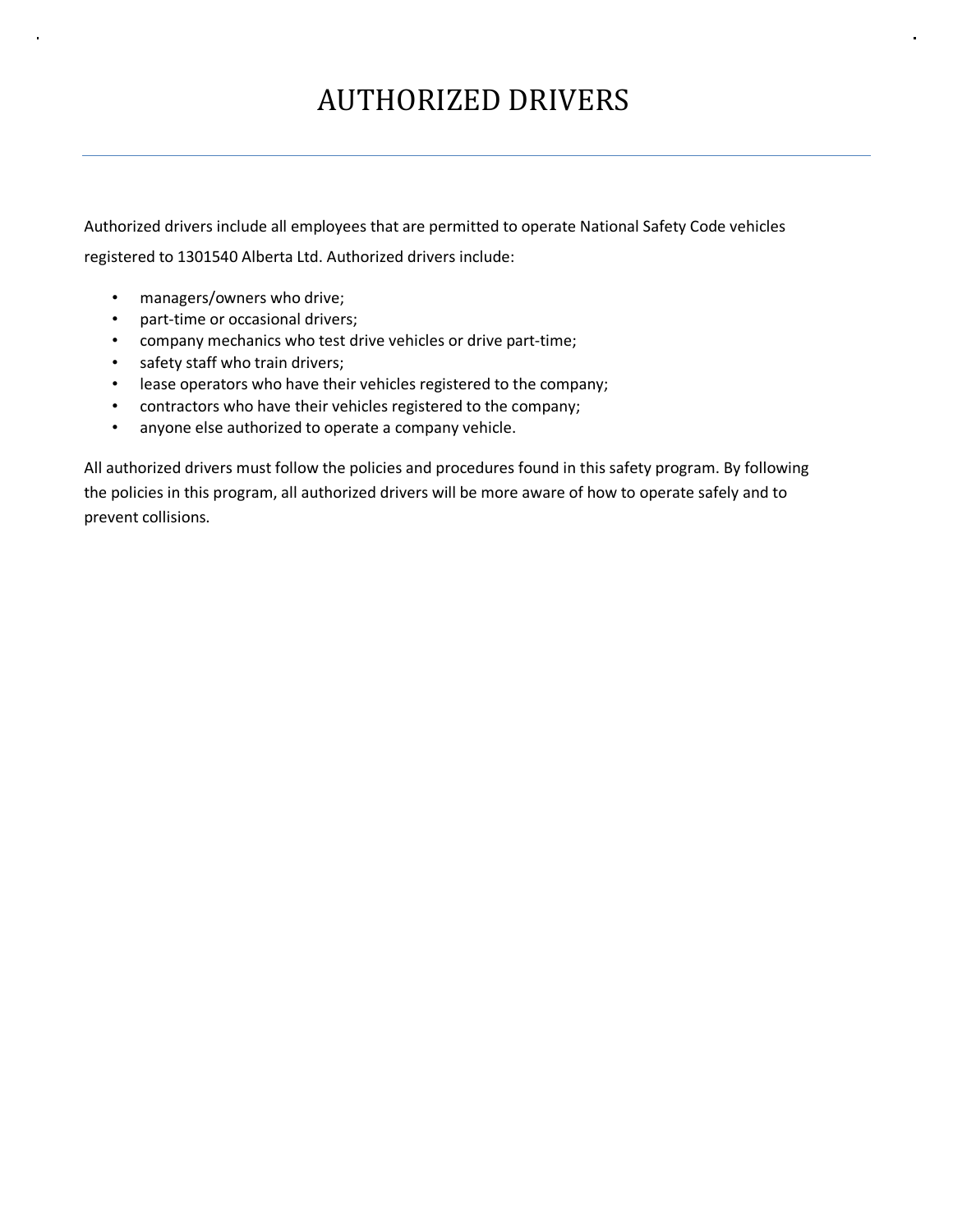# PART 1: SAFE USE AND OPERATION OF VEHICLES

1301540 Alberta Ltd. will ensure all drivers are aware of the safe use and operation of commercial vehicles. Drivers must comply with all transportation safety laws, including those related to:

### **Speed Limits**

Drivers must obey all posted speed limits and reduce speed according to road, weather, visibility conditions and vehicle type.

## **Seat Belt Use**

All authorized drivers, while operating or travelling as a passenger in company vehicles, must wear seat belt(s) at all times.

### **Drug and Alcohol Use**

The possession and/or consumption of alcohol, illegal drugs, or the misuse of prescription drugs are strictly prohibited while drivers operate company vehicles and other equipment.

### **Defensive Driving**

Authorized drivers must operate company vehicles in a professional and courteous manner. Drivers must be prepared to avoid collision causing situations by practicing and by promoting the principles of defensive driving.

For example, drivers must be aware of their surroundings and look ahead. Drivers should leave a safe distance between vehicles, keep the vehicle under control at all times and be prepared for changes in road, weather and traffic conditions.

#### **Distracted Driving**

As part of practicing the principles of defensive driving, authorized drivers must remain focused and follow all distracted driving laws. The following activities conducted while driving are considered distracted driving:

- using hand-held cell phones;
- texting or emailing (even when stopped at red lights);
- using electronic devices like laptop computers, video games, cameras, video entertainment displays, and programming portable audio players (e.g. MP3 players);
- entering information on GPS units;
- reading printed materials in the vehicle;
- writing, printing or sketching; and
- personal grooming (brushing teeth, putting on makeup, clipping nails, shaving, etc.).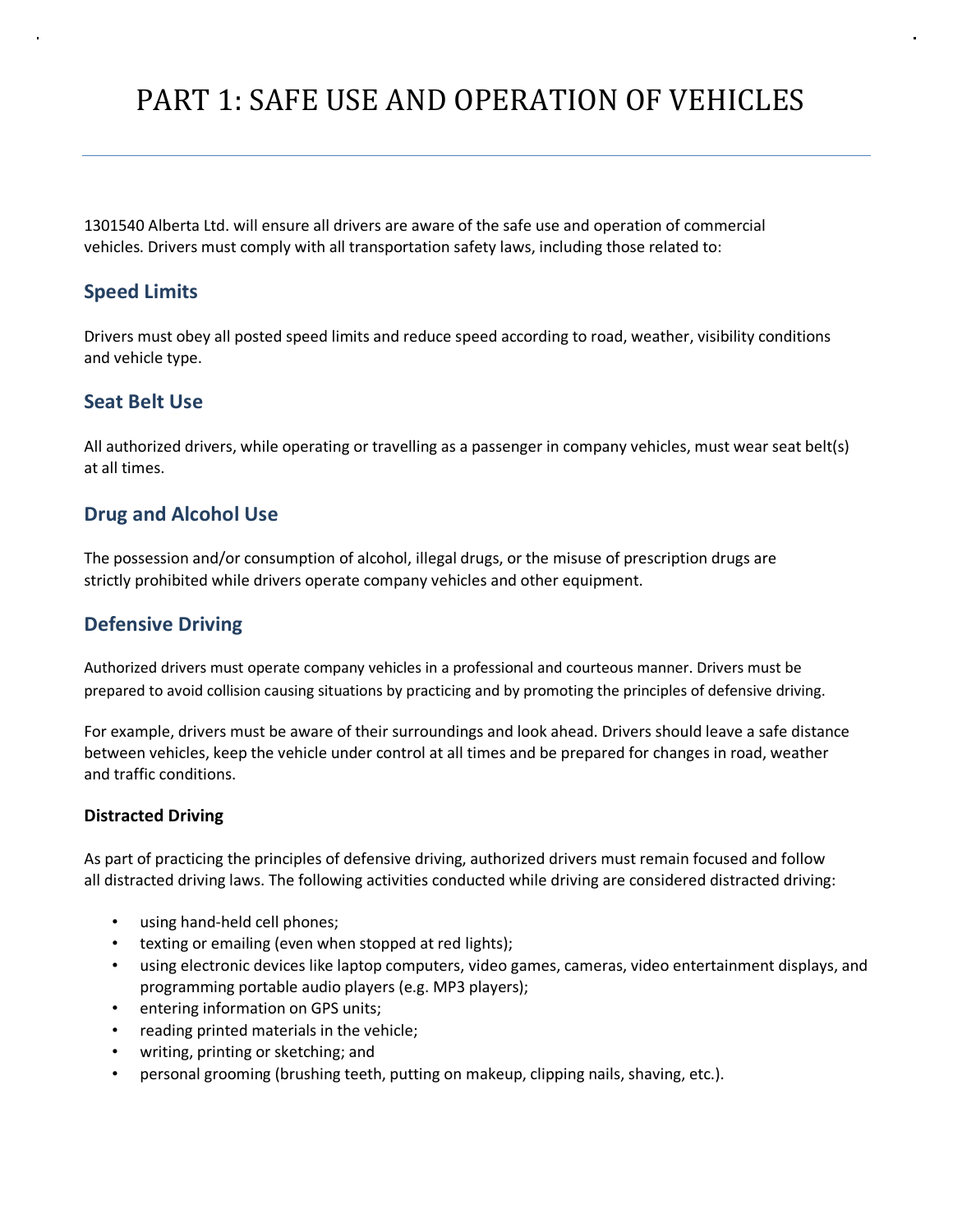# **Cargo Securement**

The carrier and driver must ensure that all any cargo transported is contained, immobilized or secured in according to National Safety Code Standard 10. The following are some general guidelines for ensuring cargo is secured in a safe manner. Generally, cargo transported on a commercial vehicle must not:

- leak, spill, blow off, fall from, fall through or otherwise dislodge from the commercial vehicle; or
- shift upon or within the commercial vehicle to such an extent that the commercial vehicle's stability or maneuverability is adversely affected.

Drivers must inspect the cargo and its securing devices within the first 80 kilometres after beginning a trip. Drivers must re-inspect cargo when any one of the following occurs:

- change of duty status (e.g. from "driving" to "on-duty not driving");
- after driving for 3 hours; or
- after driving 240 kilometres.

An employee or driver will not use any vehicle to transport goods unless;

- the vehicle is constructed to carry the goods, and
- there is equipment on the vehicle or attached to the vehicle that is capable of securing the goods to ensure the vehicle can be operated safely when loaded without danger of turning over the vehicle or the load shifting, swaying, blowing off, falling off, leaking or otherwise escaping.

Drivers are not permitted to transport any cargo unless it is properly secured. For more detailed information, refer to the company cargo securement training program.

## **Fuelling**

Before fuelling, the driver must:

- shut off engine;
- not smoke;
- check for fuel leaks;
- not overfill the tank;
- not leave nozzle unattended; and
- replace filler cap when finished fuelling.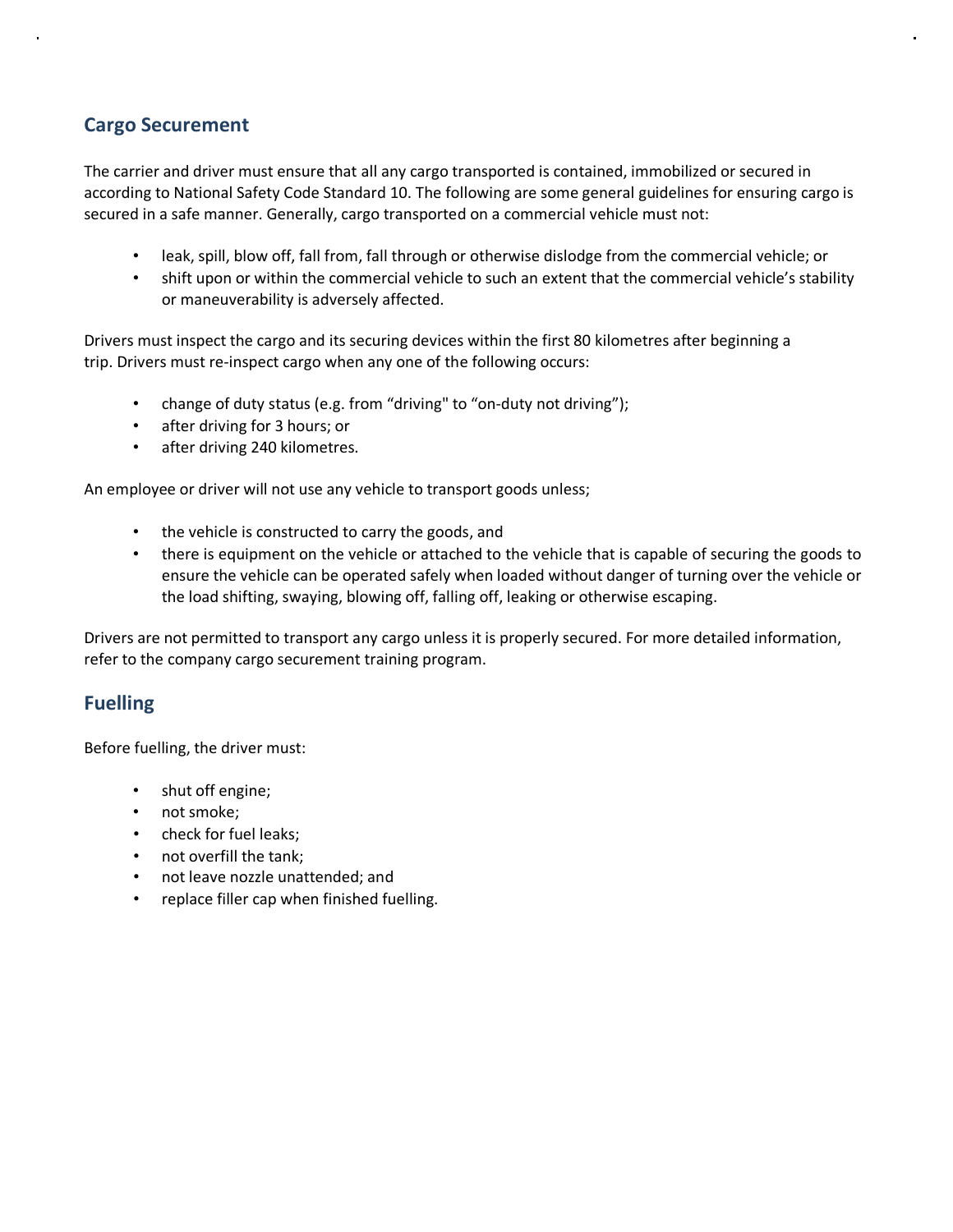1301540 Alberta Ltd. will train staff in hours of service records, bill of lading/manifests, dangerous goods records, weigh slips, and other documents that are required to be completed by law. A record will be maintained on each driver's file showing that the employee has this knowledge or any training received. The company will evaluate each type of record for proper completion.

# **1. Hours of Service Records**

### **Daily Log Completion**

Unless exempted by law, all authorized drivers must complete daily logs for every calendar day they are employed by the company. The following information provides a brief summary for what must be included in a daily log:

- a graph grid in the form set out in the schedule in regulation;
- the date;
- the odometer reading at the commencement of driving;
- the total number of kilometres or miles driven by the driver during the work day;
- in the case where a vehicle is being operated by co drivers, the total number of hours that the vehicle has travelled during a work day;
- the vehicle's unit or licence plate number;
- the name of the carrier for whom the driver worked during the work day;
- the name and signature of the driver;
- the name of any co driver;
- the time of commencement of the work shift and the location at which the driver commenced the work shift;
- the address of the principal place of business and of the home terminal of each carrier for whom the driver is employed or otherwise engaged during the work day;
- record at each change of duty status enter the name of city, town or village or highway location and name of province or state;
- record the name of city, town or village or highway location when fuelling in Alberta and number of litres or gallons of fuel;
- record the total number of hours of each duty status and aggregate of these hours;
- the driver signs the daily log at the end of the driver's work shift.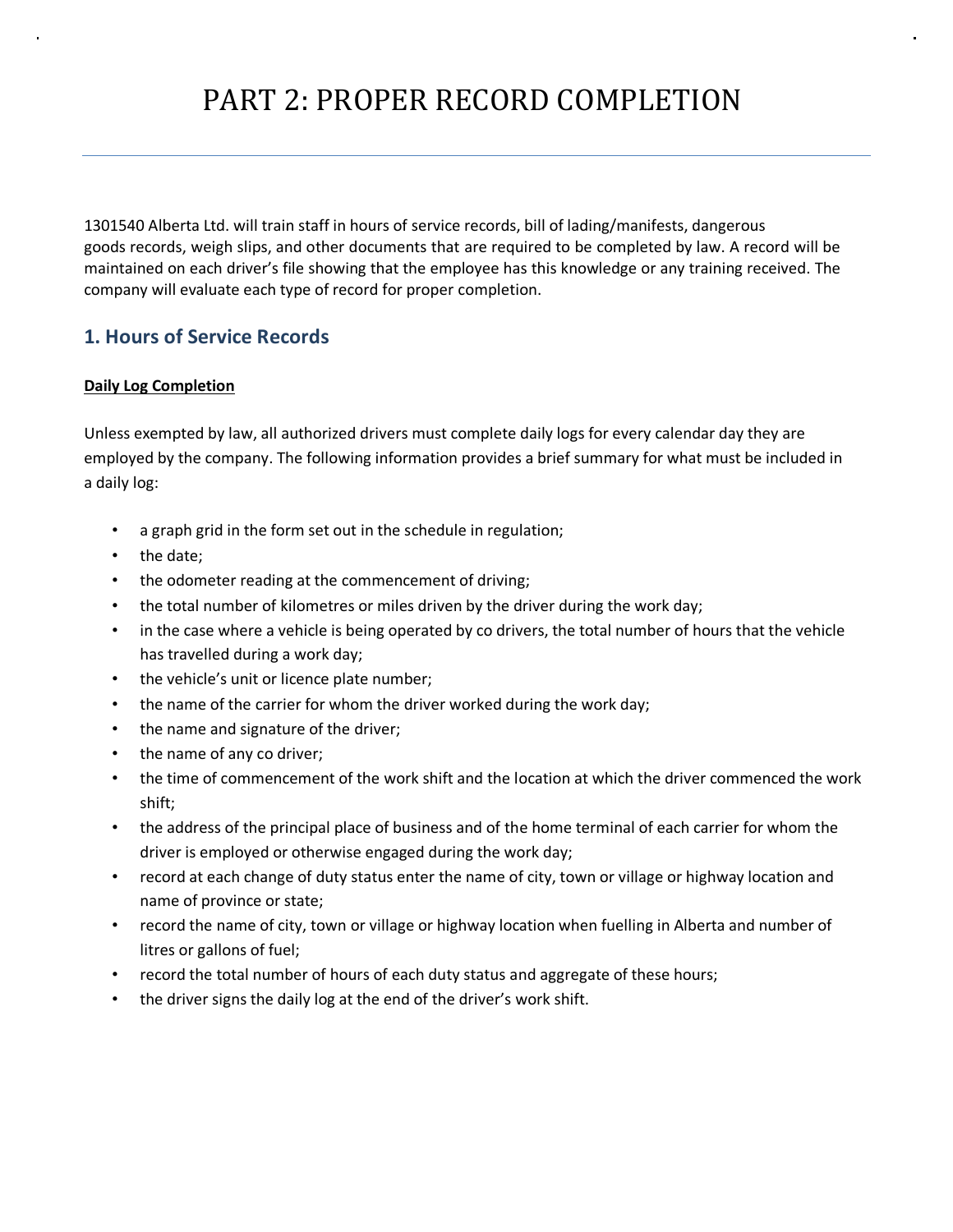#### **Electronic Daily Logs**

Electronic daily logs generated by Electronic Logging Devices (ELDs) may be submitted as long as they contain the same information in the same format that is required by regulation for a handwritten daily log. Failing to produce an electronic daily log will be treated the same as failing to produce a daily log in handwritten format. This includes if the electronic daily log data is:

- illegible;
- inoperable due to driver error;
- inoperable due to device malfunction, or
- unavailable for any other reason.

#### **Retention and Distribution of Log Books**

Drivers must forward the original copy of their daily log and supporting documents to their home terminal within 20 days of the completion of the daily log. Drivers must also keep copies of the daily log at their residence for 6 months after the day on which the log was completed.

The company must retain all daily logs, supporting documents and hours of service records at the principal place of business for 6 months after the day on which the daily log was completed.

Hours of service records will be maintained at the following location:

1301540 Alberta Ltd. 4124 Twp Rd 614 County of Barrhead, AB T0G 1R1

#### **Time Records for Drivers Operating within 160 kilometers of the Home Terminal**

Authorized drivers are not required to maintain a daily log where **ALL** of the following conditions are met:

- Driver/vehicle does not operate beyond 160km radius of the home terminal;
- Driver records accurate work shift start **and** end times;
- Driver returns to home terminal (starts and ends shift at same location);
- Driver is released from work within **15 hours** from the start of the work shift;
- The company will, for each driver employed, maintain and retain for a period of 6 months accurate time records showing the time that the driver commences the work shift (start time) and the time the driver is release from work (end time).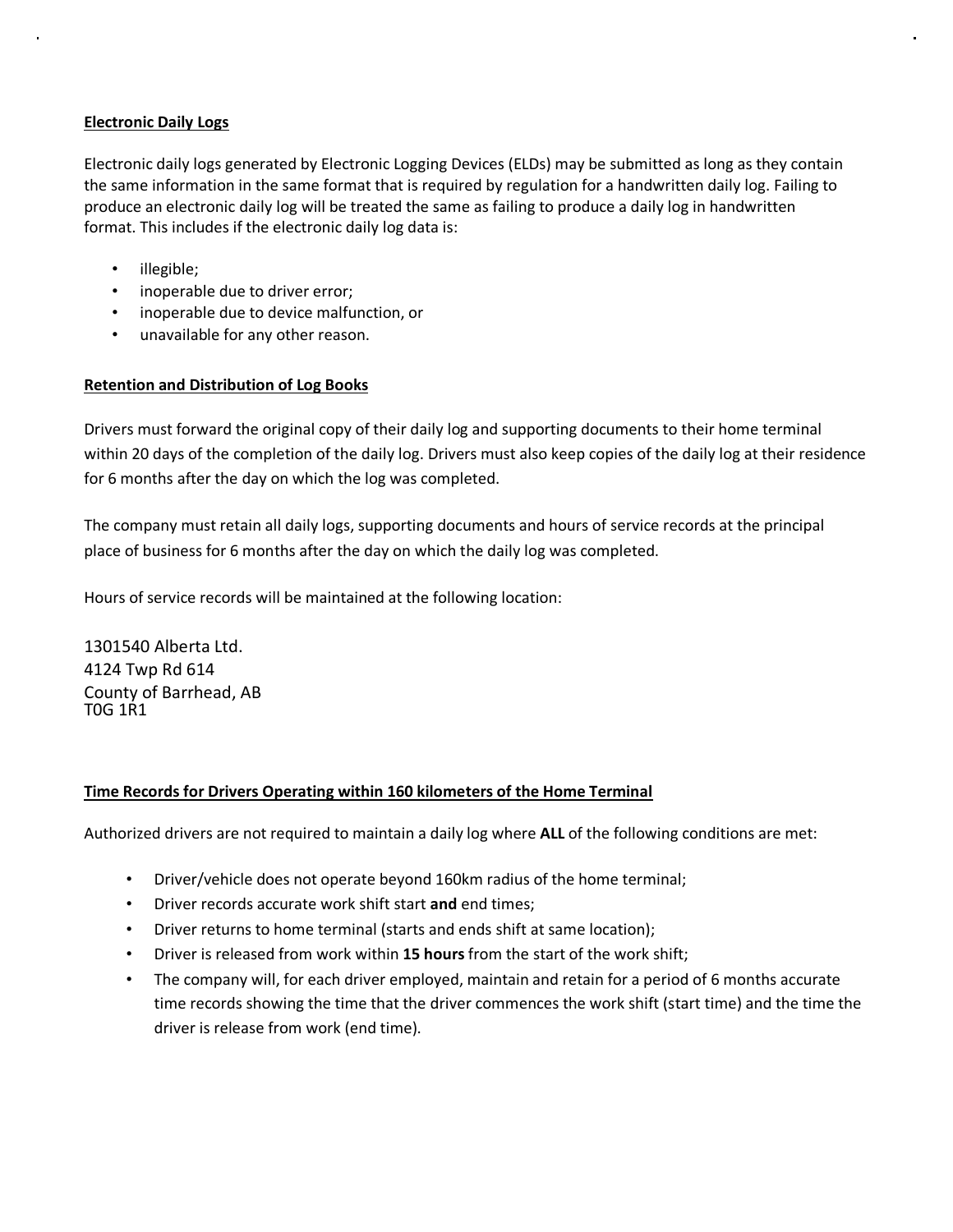**Note:** If one of the conditions above ceases to exist, then the driver must complete a daily log and record, in the remarks section of the log, the total number of on-duty hours accumulated by the driver during each of the seven days immediately preceding the day on which that condition ceased to exist.

## **2. Shipping Documents**

### **Bills of Lading**

Where applicable, a Bill of Lading shall be identified by a numerical code or other means of identification and shall set out at least the following:

- name and mailing address of the consignor;
- date of the consignment;
- point of origin of the shipment;
- name of the originating carrier;
- names of connecting carriers, if any;
- name and mailing address of the consignee;
- destination of the shipment;
- particulars of the goods comprising the shipment, including weight and description;
- a space for the signature of the consignor or his agent;
- a provision stipulating whether the goods are received in apparent good order and condition;
- a space in which to show the declared value of the shipment;
- where charges are to be prepaid or collected;
- a space in which to indicate whether the charges are prepaid or collect;
- a space in which to show whether the C.O.D. fee is prepaid or collect;
- a space in which to show the amount to be collected by the carrier on a C.O.D. shipment;
- a space in which to note any special agreement between the consignor and the carrier;
- a statement in conspicuous form indicating that the carrier's liability is limited by a term or condition of the applicable schedule of rates or by other agreement, if such a limitation exists.

The person who is the originating carrier of the goods being shipped shall, on the bill of lading issued for those goods:

- acknowledge receipt of the goods by signing the bill of lading, and
- indicate the condition of the goods and give details of any defect.

#### **Waybills**

Instead of carrying a bill of lading for the goods transported, the company may carry a waybill for the goods issued by the consignor or carrier. A waybill shall be identified by the numerical code or other means of identification set out on the bill of lading and set forth at least the following:

• particulars of the goods carried on the vehicle;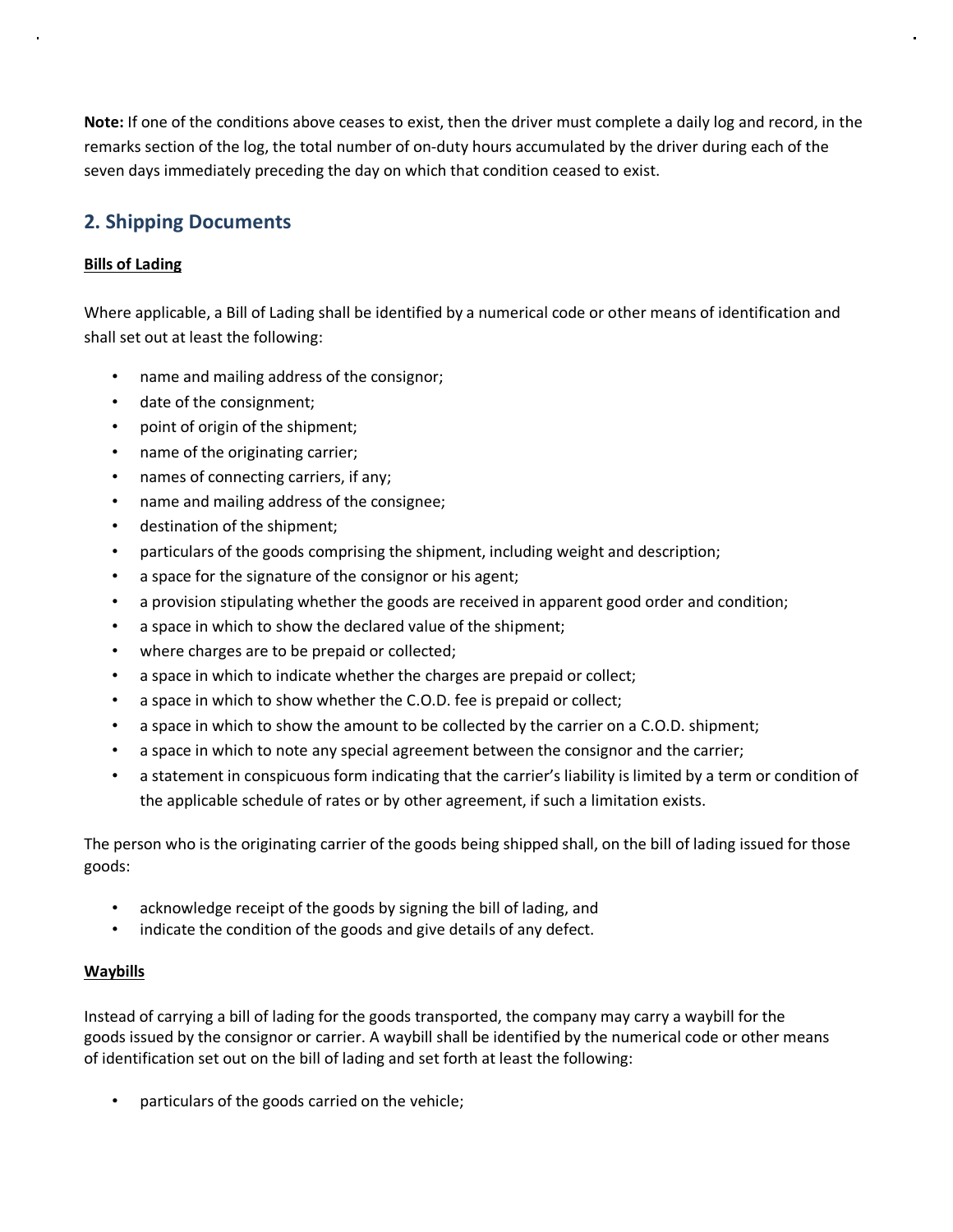- name and mailing address of the consignor;
- point of origin of the shipment;
- name and mailing address of the consignee;
- destination of the shipment;
- names of connecting carriers, if any;
- whether the charges are prepaid or collect;
- date of the consignment.

#### **Dangerous Goods Shipping Documents**

Where the company transports Dangerous Goods, a Dangerous Goods Shipping Document shall contain, **at minimum,** the following information:

- Consignor's name and address in Canada;
- Date of shipment;
- Description of the goods: (in the following order)
	- 1. UN number (e.g. UN1230);
	- 2. Dangerous goods shipping name (e.g. Methanol);
	- 3. Primary class and subsidiary class (e.g. 3(6.1));
	- 4. If applicable, the packing group in roman numerals (e.g. I, II or III) or the compatibility group letter for explosives;
	- 5. If applicable, the words "toxic by inhalation" or "toxic inhalation hazard" for dangerous goods subject to Special Provision 23 (Class 6.1, PGI, toxic due to inhalation);
- The quantity in metric measurement (e.g. kg or L) for transport originating in Canada;
- The "*24-hour number*" of a person who can provide technical information on the dangerous goods; and
- The consignor's certification.

In some cases, more information may need to be included, such as:

- The number of small means of containment (e.g. volume of 450 L or less) that require labels;
- The technical name or the statement "not odorized";
- The Emergency Response Assistance Plan (ERAP) number and its activating telephone number; *Note: An ERAP is only required for certain dangerous goods in certain quantities. To learn more about ERAP, please consult Part 7 of the TDG Regulations.*
- The flash point, if the product is a Class 3 flammable liquid and is being transported on a ship; (e.g. gasoline, diesel, etc.);
- Special instructions, such as the control and emergency control temperatures of Classes 4.1 and 5.2; and
- The number of any applicable Transport Canada Equivalency Certificates.

Shipping documents must be carried within the driver's reach and, when the driver leaves the cab, the shipping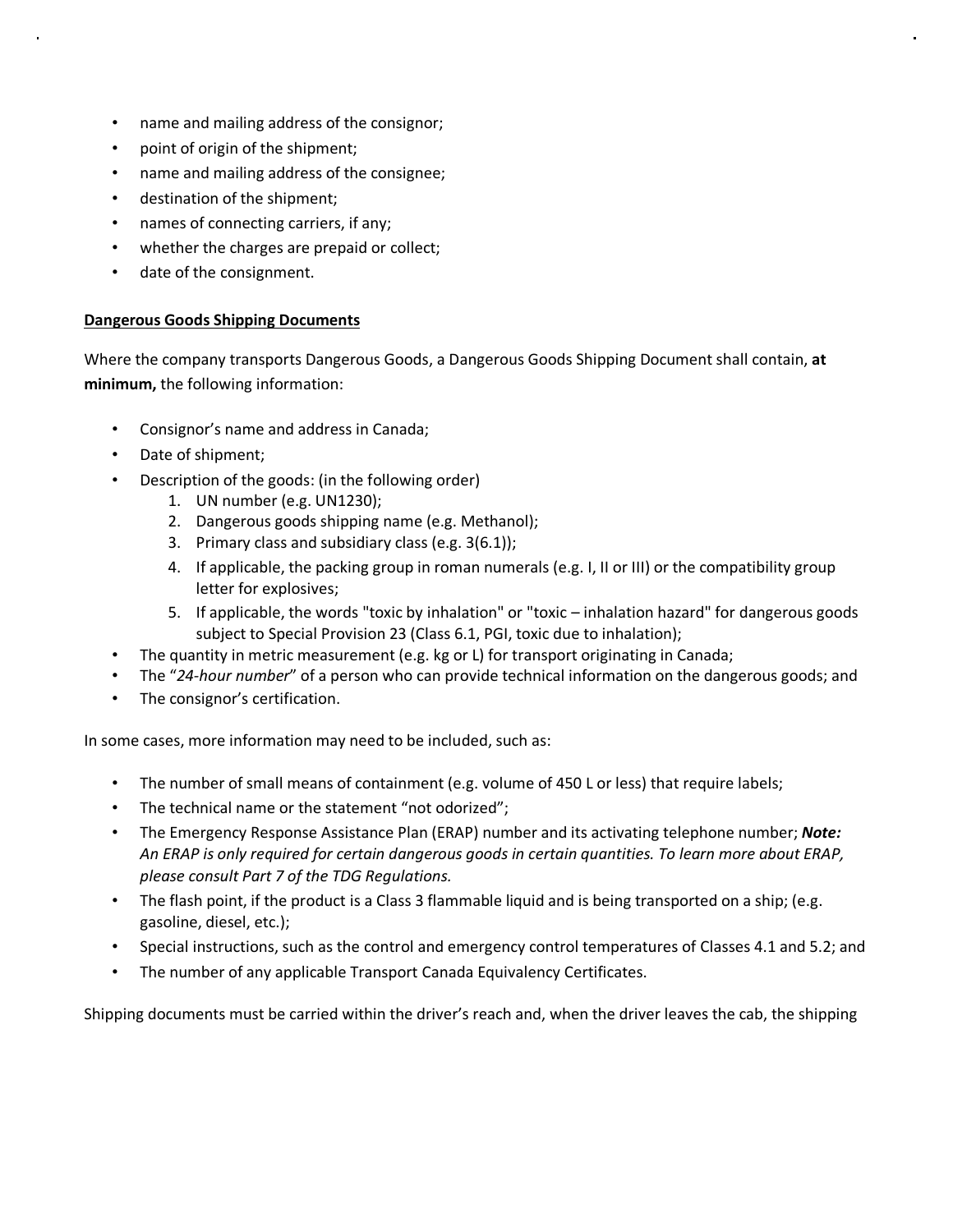documents must be left on the driver's seat, in a pocket on the driver's door or in an obvious place in the cab. If the vehicle is left in a supervised area, a copy of the shipping document must be left with the person in charge.

**Note:** There may be exemptions to regulations. Refer to Part 3 of the Transportation of Dangerous Goods Regulations (SOR/2001–286).

For more information refer to the web site: www.transportation.alberta.ca and/or contact the Dangerous Goods Coordination and Information Centre at 800-272-9600 for further information on bulletins, permitting and general information.

#### **Weigh Slips**

The company will obtain accurate vehicle weights and weigh slips for vehicles that are required to be weighed under the *Bill Of Lading and Conditions of Carriage Regulation* (AR 313/2002).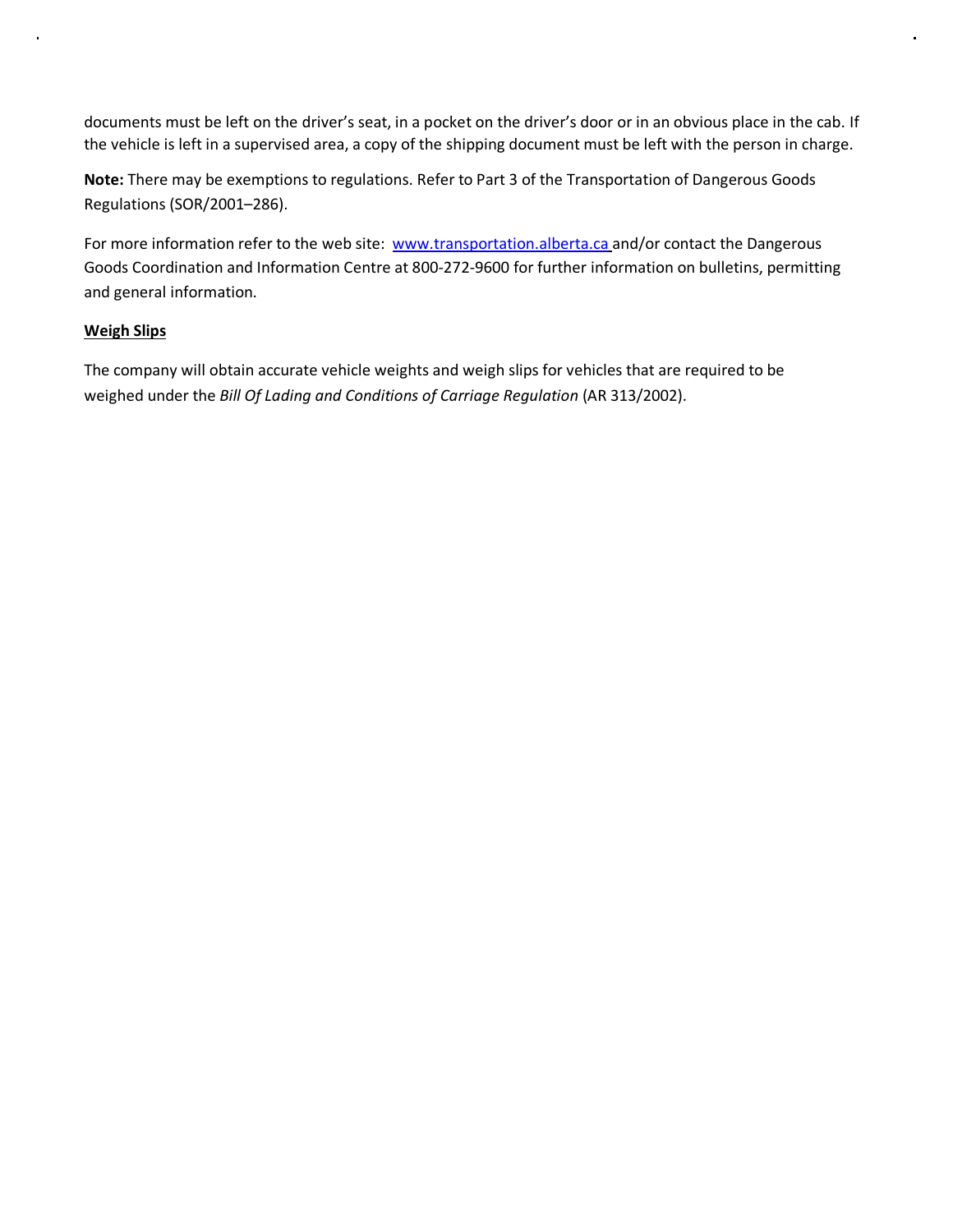# PART 3: COMPLIANCE WITH THE LAW

## **Safety Laws**

Drivers operating vehicles owned by 1301540 Alberta Ltd. will comply with all transportation safety laws as required. The *Commercial Vehicle Certificate and Insurance Regulation* (AR 314/2002) identifies that:

**"safety laws"** means, as the context requires,

- i) the Act (*Traffic Safety Act*) and regulations made under the Act;
- ii) the *Dangerous Goods Transportation and Handling Act* and the regulations made under that Act;
- iii) the laws of a jurisdiction outside Alberta, respecting the same, similar or equivalent subjects as those regulated or controlled by the laws referred to in sub clauses (i) and (ii).

## **Safe Vehicles**

#### **Vehicle Condition:**

Drivers will not operate or permit another person to operate a commercial vehicle if the vehicle or any equipment related to the commercial vehicle is in a condition likely to cause danger to persons or property.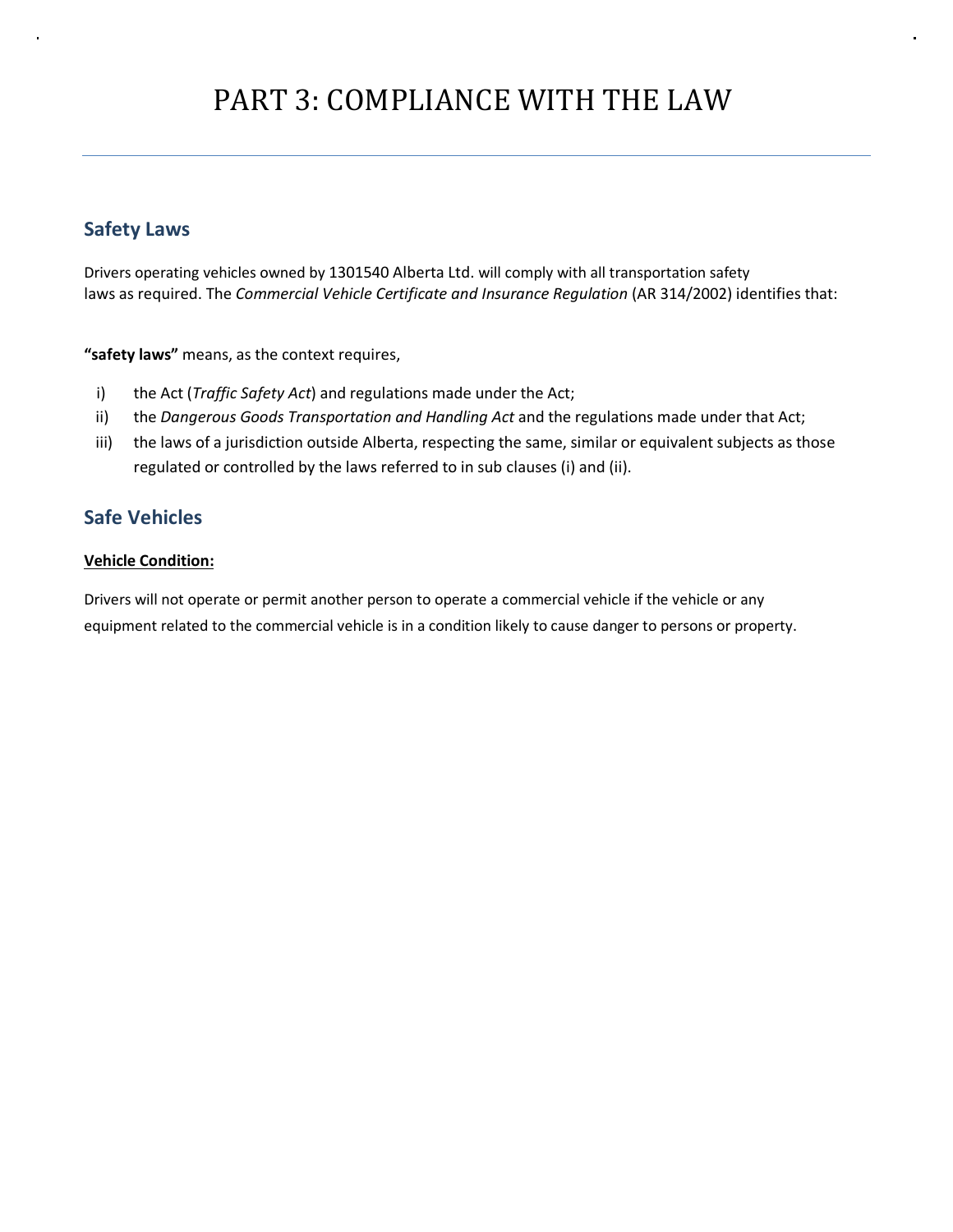# **Use of Warning Devices**

During the night time a commercial vehicle will not be stationary on a highway outside the limits of an urban area unless;

- the hazard lights are alight if functional; and
- advanced warning triangles are placed without delay on the highway in line with the commercial vehicle at a distance of approximately 30 metres behind and in front of the commercial vehicle.

When there is insufficient light or conditions where objects are not clearly discernable at 150 metres, commercial vehicles will not be stationary outside of the limits of an urban area unless;

- the hazard lights are alight if functional, and
- advanced warning triangles are placed without delay on the highway in line with the commercial vehicle at a distance of approximately 75 metres behind and in front of the commercial vehicle.

During the day time a person will not permit a commercial vehicle to be stationary on a highway outside the limits of an urban area unless;

- the hazard lights are alight if functional, and
- advanced warning triangles are placed without delay on the highway in line with the commercial vehicle at a distance of approximately 75 metres behind and in front of the commercial vehicle.

Warning triangles and hazard lights are used to make other traffic aware of parked commercial vehicles.

## **Use of Fire Extinguishers**

If the need to use a fire extinguisher arises:

#### **Remember the word PASS**

- **P**ull Pull the safety pin by breaking the seal;
- **A**im Aim the nozzle, horn or hose at the base of the fire;
- **S**queeze Squeeze the handle;
- **S**weep Sweep from side to side moving carefully toward the fire keep the extinguisher aimed at the base of the flame and sweep back and forth until the flames appear to be out.

#### **Safety instructions:**

- remove the fire extinguisher from its bracket;
- approach the fire from upwind if possible;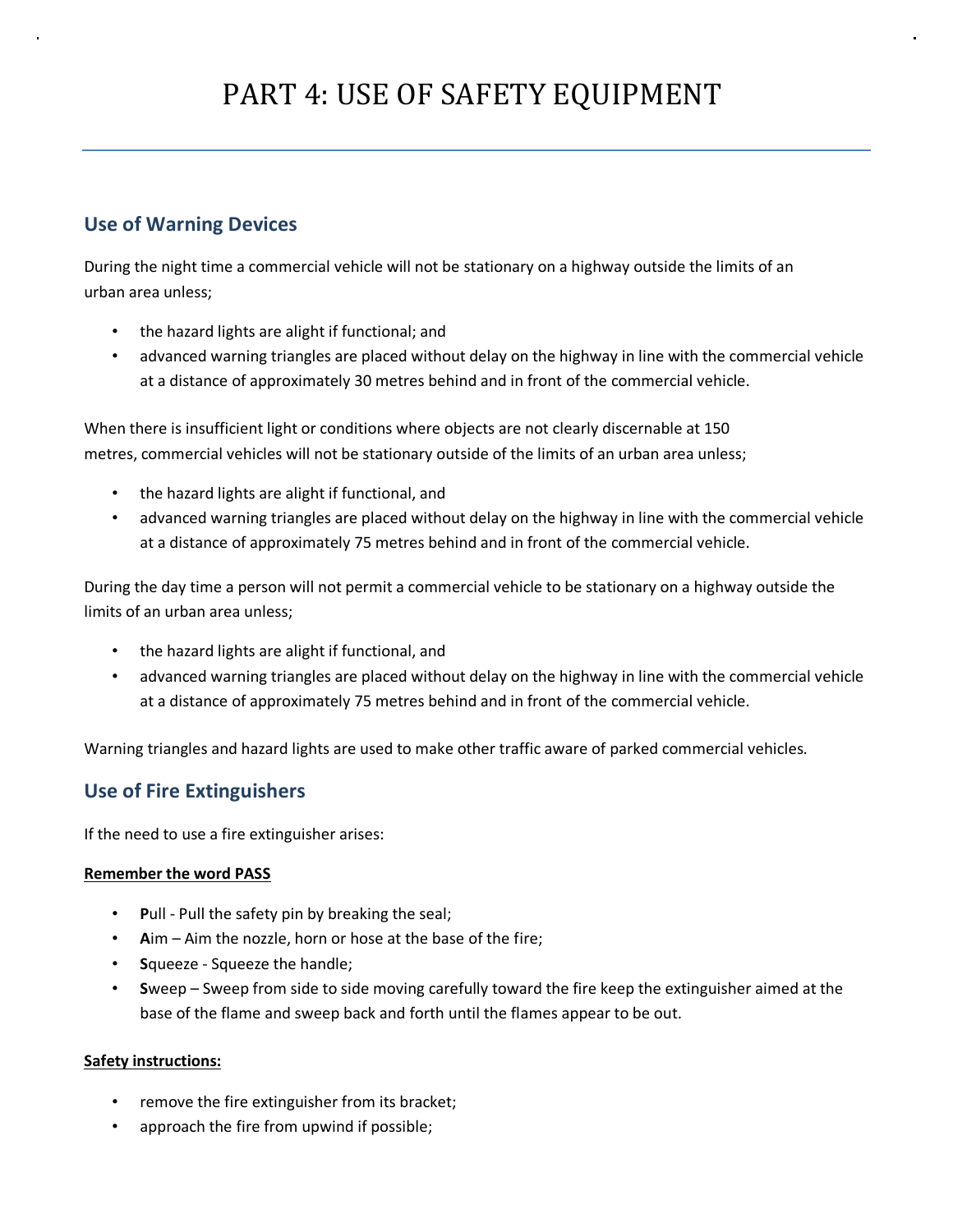- hold the extinguisher in an upright position;
- continue to use until the fire is out and the fire extinguisher is empty;
- replace the safety pin and return it to your compartment;
- have extinguisher recharged immediately or replaced before your next run;
- report use of fire extinguisher to supervisor.

## **Use of Personal Protective Equipment (PPE)**

1301540 Alberta Ltd. will ensure all employees are educated on the proper use of all issued PPE (e.g. goggles, hard hats, breathing apparatus, etc.). Any education or training will be documented and placed on the driver's file.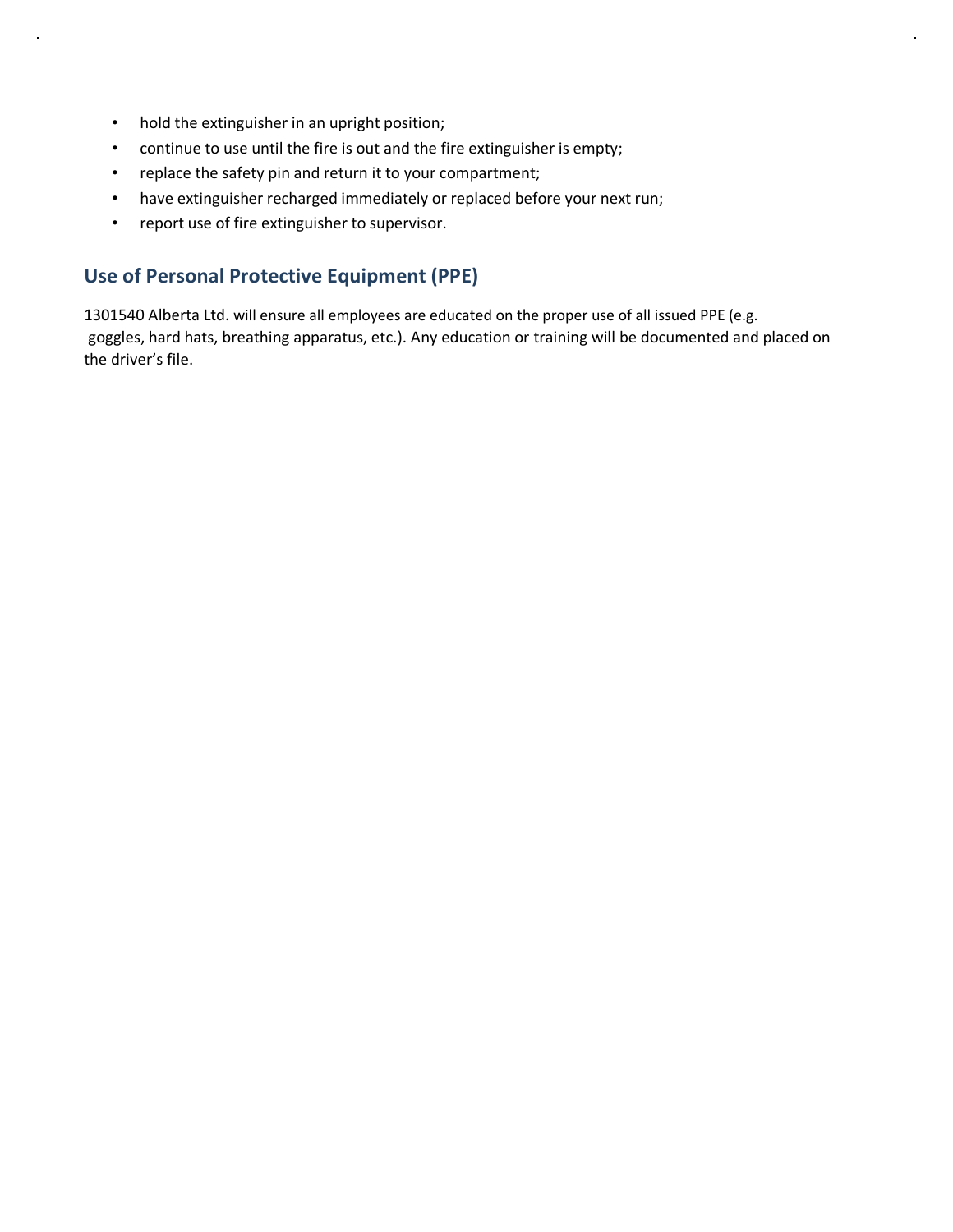# PART 5: DRIVER CONDUCT AND DISCIPLINE

# **Driver Conduct**

Drivers must practice good conduct by keeping the following policies in mind:

- safely operate company vehicles on the highway with a professional attitude and obey posted speed limits;
- drive in a defensive manner, be aware of surroundings and look ahead. Leave a safe distance between vehicles and be a professional and courteous driver;
- keep the vehicle under control at all times and reduce speed due to changes in road, weather and traffic conditions;
- be prepared to avoid collision producing situations by practicing and promoting safe driving skills;
- report all significant events on road to the company safety officer, including violations, near misses, etc.

# **Disciplinary Procedures (STEPS)**

All disciplinary steps taken by 1301540 Alberta Ltd. will be progressive in nature. All actions taken, including verbal warnings, will be documented. Disciplinary action may be taken with employees for any:

- regulatory violations (identified on the Carrier Profile, driver's abstract or through internal evaluations/audits).
- significant company policy violations (identified through internal audits, direct observation, reports from other staff, and reports from the public/customers).

As appropriate, disciplinary action may include:

- written warnings;
- suspension; or
- termination.

The disciplinary process may also require corrective measures, such as re-training. For severe violations that pose a significant risk to public safety, the company may take disciplinary action at any stage based on the severity of the violation.

Where any form of disciplinary action is taken against a driver, this action must be documented and recorded in the driver's file.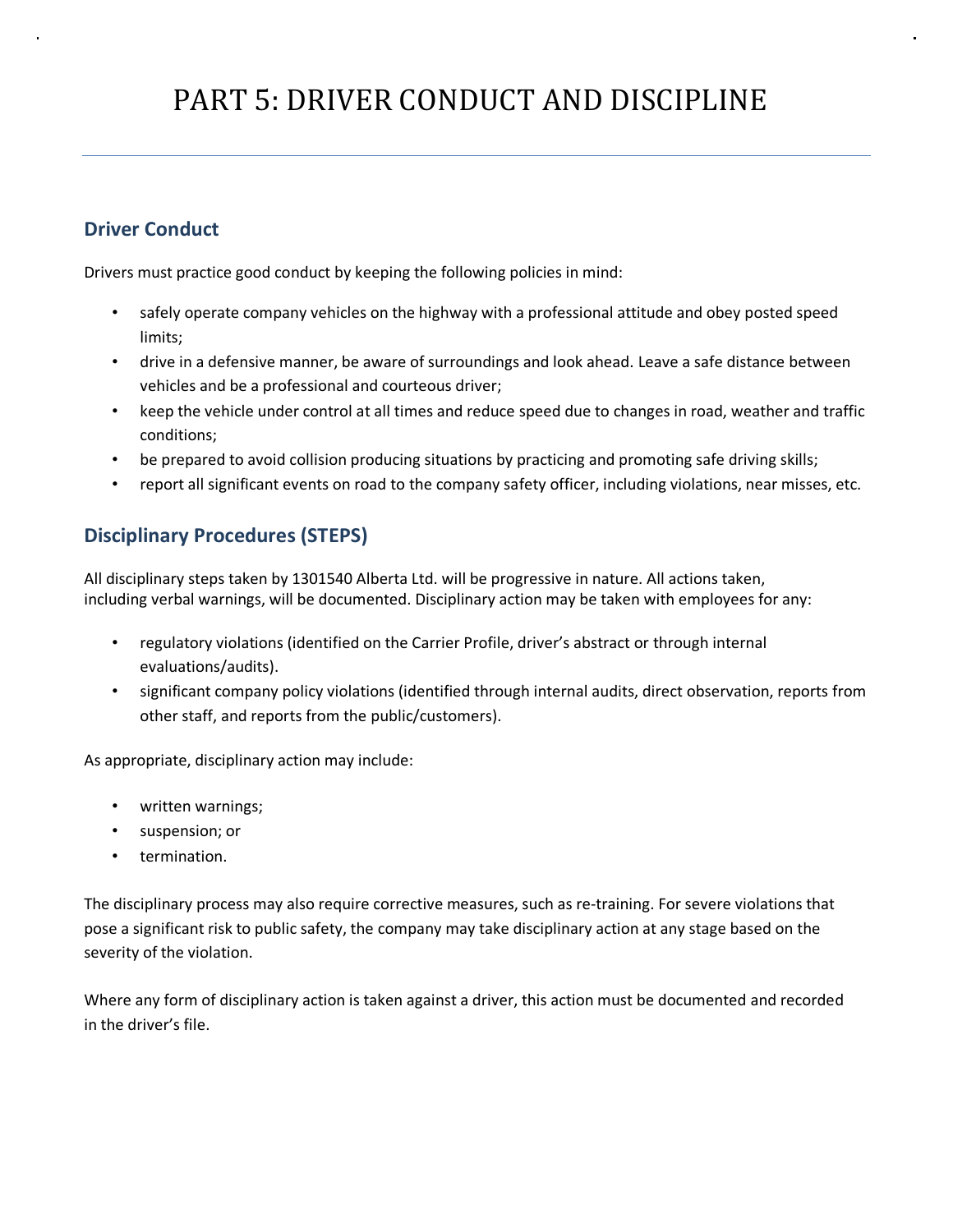# **Driver Qualifications**

When hiring new drivers, 1301540 Alberta Ltd. will ensure the driver is qualified for the job by reviewing their driver abstract. By reviewing the commercial driver abstract, the company will ensure the driver has a valid operator's licence for the class of vehicle they will be operating. The company will also examine the driver's history to determine whether they are qualified to operate a commercial vehicle safely.

When hiring new drivers, the company may also:

- conduct a personal interview to evaluate attitude, driving skills and professionalism;
- contact references and past employers;
- conduct a road test to include: use of two and four lane highways, city driving, and yard backing and parking, shifting, turning, mirror usage, speed and general awareness;
- evaluate the skills and knowledge of a driver by conducting a written exam;
- address any special training requirements (e.g. dangerous goods, long combination vehicle, etc.);
- implement a maximum abstract point threshold (e.g. specify maximum demerit points allowed within a three year period and do not hire if exceeded);
- implement a maximum collision threshold (e.g. consider if your threshold will include preventable collisions only or all collisions. Do not hire the applicant if the threshold is exceeded);
- implement a policy addressing procedures for suspended licence.
- implement a policy requiring drivers to immediately report changes of their Driver's Licence status to their employer (for example, suspensions or medical requirements/conditions).

## **Driver Evaluations**

The company will perform written driver evaluations according to the intervals in the chart below:

| <b>Driver Evaluation</b><br><b>Type</b> | <b>Evaluation Interval</b>                  | <b>Comments</b>                                                                                                                         |  |  |
|-----------------------------------------|---------------------------------------------|-----------------------------------------------------------------------------------------------------------------------------------------|--|--|
| <b>New Hire</b>                         | Evaluate on hire                            | Complete written driver evaluation<br>form and place on driver file.                                                                    |  |  |
| <b>Probationary Driver</b>              | Upon completion of<br>Probationary period   | Complete written driver evaluation<br>form and ensure driver has<br>corrected any issues identified in<br>evaluation conducted at hire. |  |  |
| <b>Non-compliant Driver</b>             | Prior to being removed<br>from suspension   | Complete written driver evaluations<br>until satisfied the driver understands<br>and can comply with requirements.                      |  |  |
| <b>Normal Driver</b>                    | Only done when found to<br>be non-compliant | Complete written driver evaluation<br>form and place on driver file.                                                                    |  |  |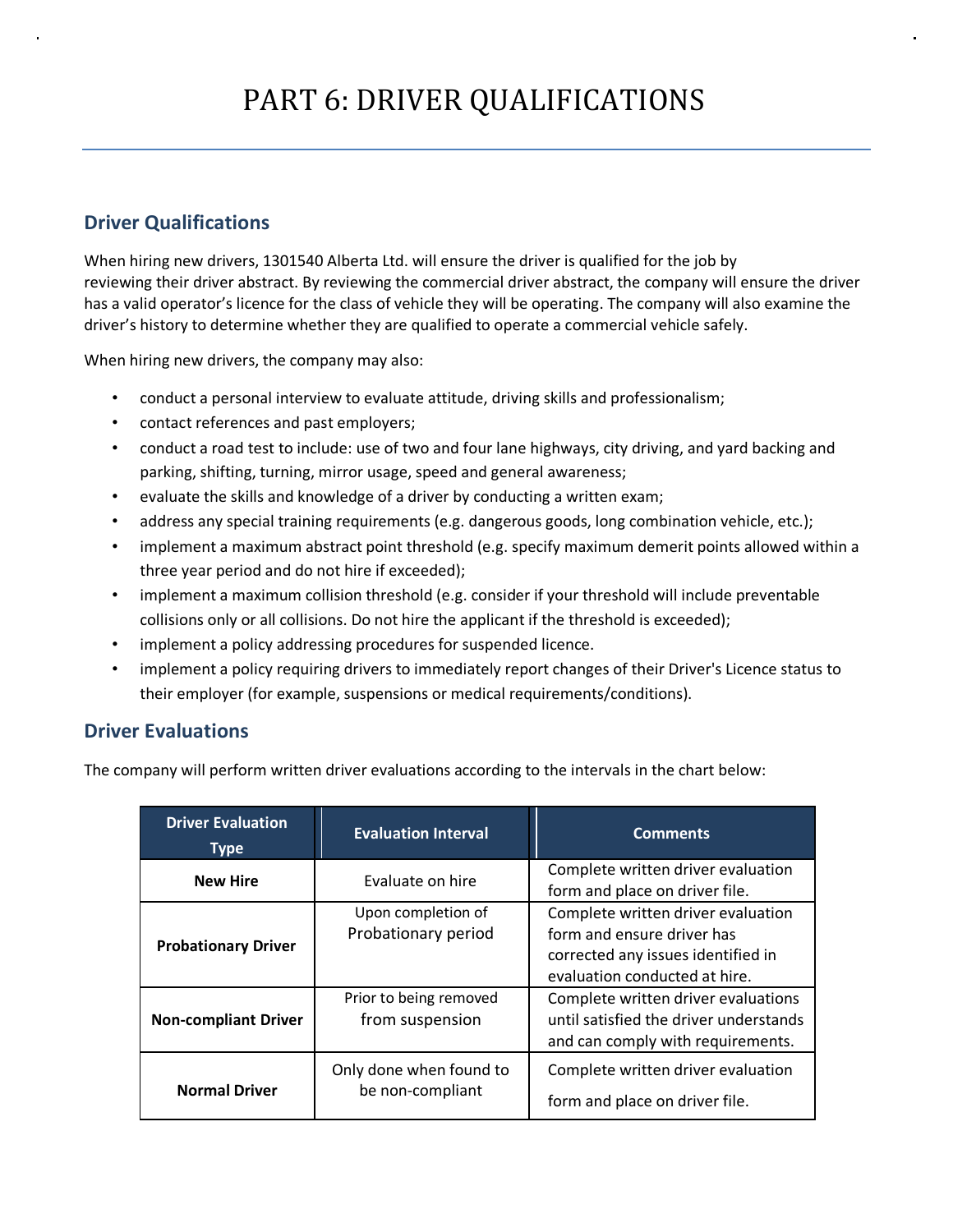Drivers will be evaluated for skills involving: driving in traffic, backing up, connecting a trailer, fuelling, driving in the mountains, driving defensively, conducting daily Trip Inspections, and identifying and reporting defects to the carrier. The company maintains an ongoing program for evaluating employees' driving skills using:

- road tests (see Evaluation form on the next page);
- internal audits of records (logbooks, time records, etc.).

Drivers may also be required to take written exams to test driver skills and knowledge of (as applicable):

- hours of service;
- weights and dimensions;
- cargo securement;
- dangerous goods;
- daily trip inspections;
- other: \_\_\_\_\_\_\_\_\_\_\_\_\_\_\_\_\_\_\_\_\_\_\_\_\_\_\_\_\_\_\_\_\_\_\_\_\_\_\_\_\_\_\_\_\_\_\_\_\_\_\_\_\_\_\_\_\_\_\_\_\_\_\_\_\_\_\_\_\_\_\_\_\_

Driver Evaluation results will be retained on each driver's file. A sample driver evaluation form is attached.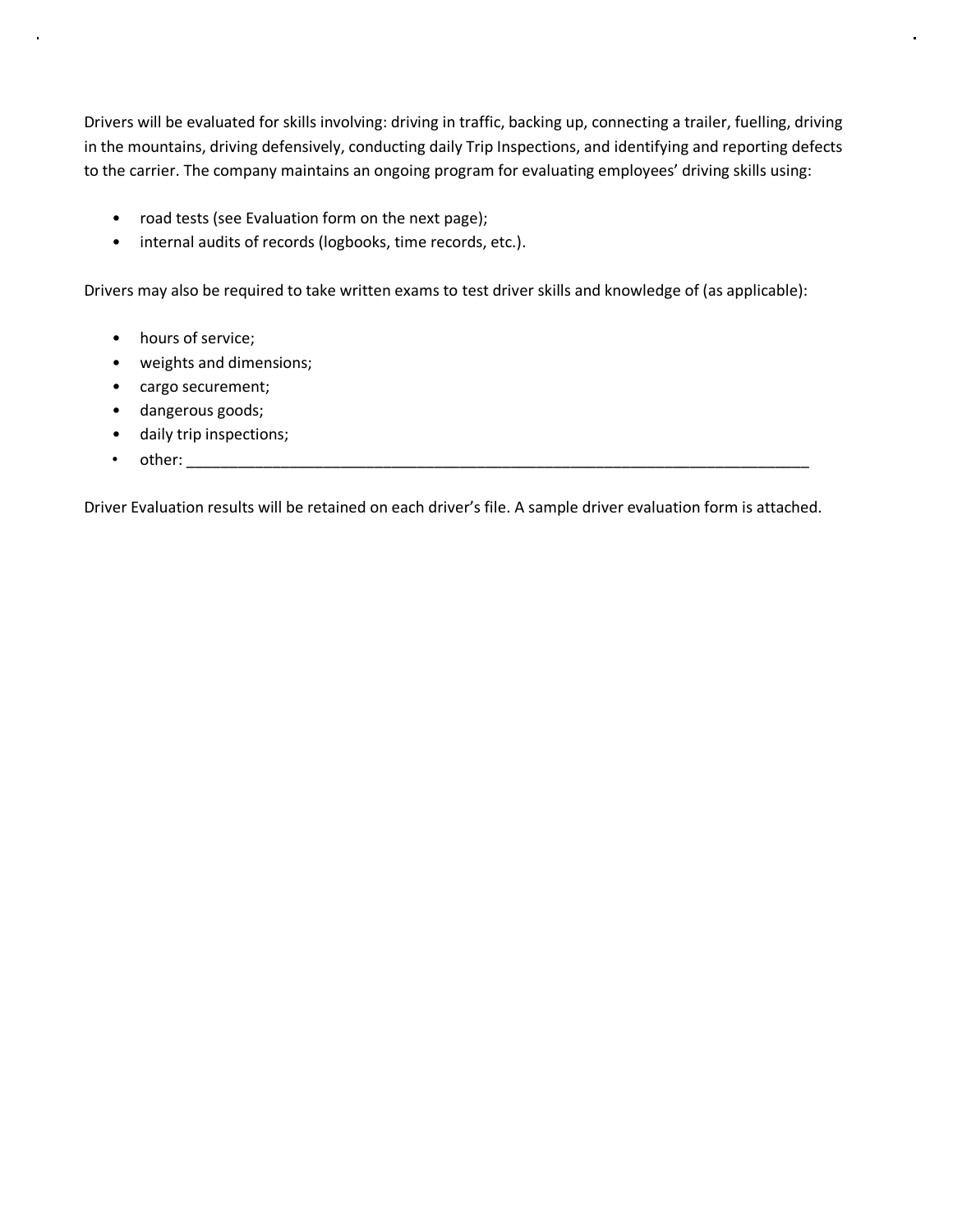| <b>DRIVER EVALUATION</b>                                                      |                               |      |                                            |                                                                             |      |                               |      |  |  |  |
|-------------------------------------------------------------------------------|-------------------------------|------|--------------------------------------------|-----------------------------------------------------------------------------|------|-------------------------------|------|--|--|--|
| <b>Carrier Name:</b>                                                          |                               |      | <b>Current Class of Operator's Licence</b> |                                                                             |      |                               |      |  |  |  |
|                                                                               |                               |      |                                            | 1<br>2                                                                      | 3    | 4                             | 5    |  |  |  |
| <b>Driver Name:</b>                                                           | Date:                         |      |                                            | <b>Signature of Driver:</b>                                                 |      | Date:                         |      |  |  |  |
|                                                                               | <b>Performance Assessment</b> |      |                                            |                                                                             |      | <b>Performance Assessment</b> |      |  |  |  |
| <b>DRIVER ACTIONS</b>                                                         | Good                          | Fair | Poor                                       | <b>DRIVER ACTIONS</b>                                                       | Good | Fair                          | Poor |  |  |  |
| <b>A. CONTROLS</b>                                                            |                               |      |                                            | <b>E. TRAFFIC LIGHTS / SIGNS</b>                                            |      |                               |      |  |  |  |
| 1. Knowledge and/or use of equipment                                          |                               |      |                                            | 1. Fails to anticipate / observe                                            |      |                               |      |  |  |  |
| 2. One-handed steering - hand position                                        |                               |      |                                            | 2. Judgment – green / amber / red                                           |      |                               |      |  |  |  |
| 3. Steering Control - wanders / recovery                                      |                               |      |                                            | 3. Judgment - stop / yield / other                                          |      |                               |      |  |  |  |
| 4. Shifts too soon / late / lugs                                              |                               |      |                                            |                                                                             |      |                               |      |  |  |  |
| 5. Improper use of gears / grinds                                             |                               |      |                                            | <b>F. RIGHT-OF-WAY</b>                                                      |      |                               |      |  |  |  |
| 6. Improper use of clutch / stalls/coasts                                     |                               |      |                                            | 1. Uncertain / hesitant                                                     |      |                               |      |  |  |  |
| 7. Improper use of brake / park brake                                         |                               |      |                                            | 2. Fails to assume own right of way                                         |      |                               |      |  |  |  |
| 8. Improper use of accelerator                                                |                               |      |                                            | 3. Aggressive / Judgment                                                    |      |                               |      |  |  |  |
| 9. Signals too soon / late                                                    |                               |      |                                            |                                                                             |      |                               |      |  |  |  |
| 10. Signals - improper / not cancelled/none                                   |                               |      |                                            | <b>G. SPEED</b>                                                             |      |                               |      |  |  |  |
|                                                                               |                               |      |                                            | 1. Too fast for conditions                                                  |      |                               |      |  |  |  |
| <b>B. PARKING / STARTING / BACKING</b>                                        |                               |      |                                            | 2. Too slow for conditions                                                  |      |                               |      |  |  |  |
| 1. Fails to set brake / gear                                                  |                               |      |                                            |                                                                             |      |                               |      |  |  |  |
| 2. Observation - backing / starting<br>3. Judgment - vehicle / wheels / angle |                               |      |                                            | H. BACKUP / TURN AROUND                                                     |      |                               |      |  |  |  |
| 5. Rolls back                                                                 |                               |      |                                            | 1. Poor observation - before / during<br>2. Judgment of distance / position |      |                               |      |  |  |  |
| 6. Unsure / too slow                                                          |                               |      |                                            |                                                                             |      |                               |      |  |  |  |
|                                                                               |                               |      |                                            |                                                                             |      |                               |      |  |  |  |
| C. LANE DRIVING / CHANGING / POSITION                                         |                               |      |                                            | <b>I. ROAD TEST DISQUALIFICATION</b>                                        |      |                               |      |  |  |  |
| 1. Fails to check mirror                                                      |                               |      |                                            | 1. Overall poor performance                                                 |      |                               |      |  |  |  |
| 2. Fails to check blind spot / late                                           |                               |      |                                            | 2. Right of way violation - vehicle /<br>pedestrian                         |      |                               |      |  |  |  |
| 3. Uncertain / hesitant                                                       |                               |      |                                            | 3. Traffic light violation                                                  |      |                               |      |  |  |  |
| 4. Road position - straddles lane                                             |                               |      |                                            | 4. Stop sign violation                                                      |      |                               |      |  |  |  |
| 5. Too close / far - stop / pass / follow                                     |                               |      |                                            | 5. Speeding violation                                                       |      |                               |      |  |  |  |
| 6. Improper lane change / late / slow                                         |                               |      |                                            | 6. Other violation                                                          |      |                               |      |  |  |  |
| 7. Fails to observe signs / conditions                                        |                               |      |                                            | 7. Climbs over curb                                                         |      |                               |      |  |  |  |
|                                                                               |                               |      |                                            | 8. Lacks caution at uncontrolled<br>intersection                            |      |                               |      |  |  |  |
| D. INTERSECTIONS / TURNS / RR                                                 |                               |      |                                            | 9. Obstructs traffic                                                        |      |                               |      |  |  |  |
| 1. Block crosswalk / intersection / stop line                                 |                               |      |                                            | 10. Unable to perform skill maneuver                                        |      |                               |      |  |  |  |
| 2. Stops too far back                                                         |                               |      |                                            | 11. Hits vehicle / object                                                   |      |                               |      |  |  |  |
| 3. Unnecessary stop                                                           |                               |      |                                            | 12. Lacks skill and control                                                 |      |                               |      |  |  |  |
| 4. Fails to leave parking lot                                                 |                               |      |                                            | 13. Unsafe action                                                           |      |                               |      |  |  |  |
| 5. Fails to observe conditions / late                                         |                               |      |                                            | 14. Trip inspection failure                                                 |      |                               |      |  |  |  |
| 6. Left turn - cuts corner / turns wide                                       |                               |      |                                            |                                                                             |      |                               |      |  |  |  |
| 7. Left turn - wrong lane - before / after                                    |                               |      |                                            | J. GENERAL DRIVER KNOWLEDGE                                                 |      |                               |      |  |  |  |
| 8. Right turn - cuts corner / turns wide                                      |                               |      |                                            | 1. Hours of Service                                                         |      |                               |      |  |  |  |
| 9. Right turn - wrong lane - before / after                                   |                               |      |                                            | 2. Trip Inspections                                                         |      |                               |      |  |  |  |
| 10. Incorrect position - vehicle / wheels                                     |                               |      |                                            | 3. Cargo Securement                                                         |      |                               |      |  |  |  |
| 11. Too fast - before / during                                                |                               |      |                                            | 4. Weights and Dimensions                                                   |      |                               |      |  |  |  |
| 12. Too slow - before / during                                                |                               |      |                                            |                                                                             |      |                               |      |  |  |  |
|                                                                               |                               |      |                                            |                                                                             |      |                               |      |  |  |  |
| <b>TEST ADMINSTRATION INFORMATION:</b>                                        |                               |      | <b>COMMENTS:</b>                           |                                                                             |      |                               |      |  |  |  |
| <b>Authorized to drive:</b><br>No:<br>Yes:                                    |                               |      |                                            |                                                                             |      |                               |      |  |  |  |
| <b>Safety Officer's Name:</b>                                                 | Signature:                    |      |                                            |                                                                             |      |                               |      |  |  |  |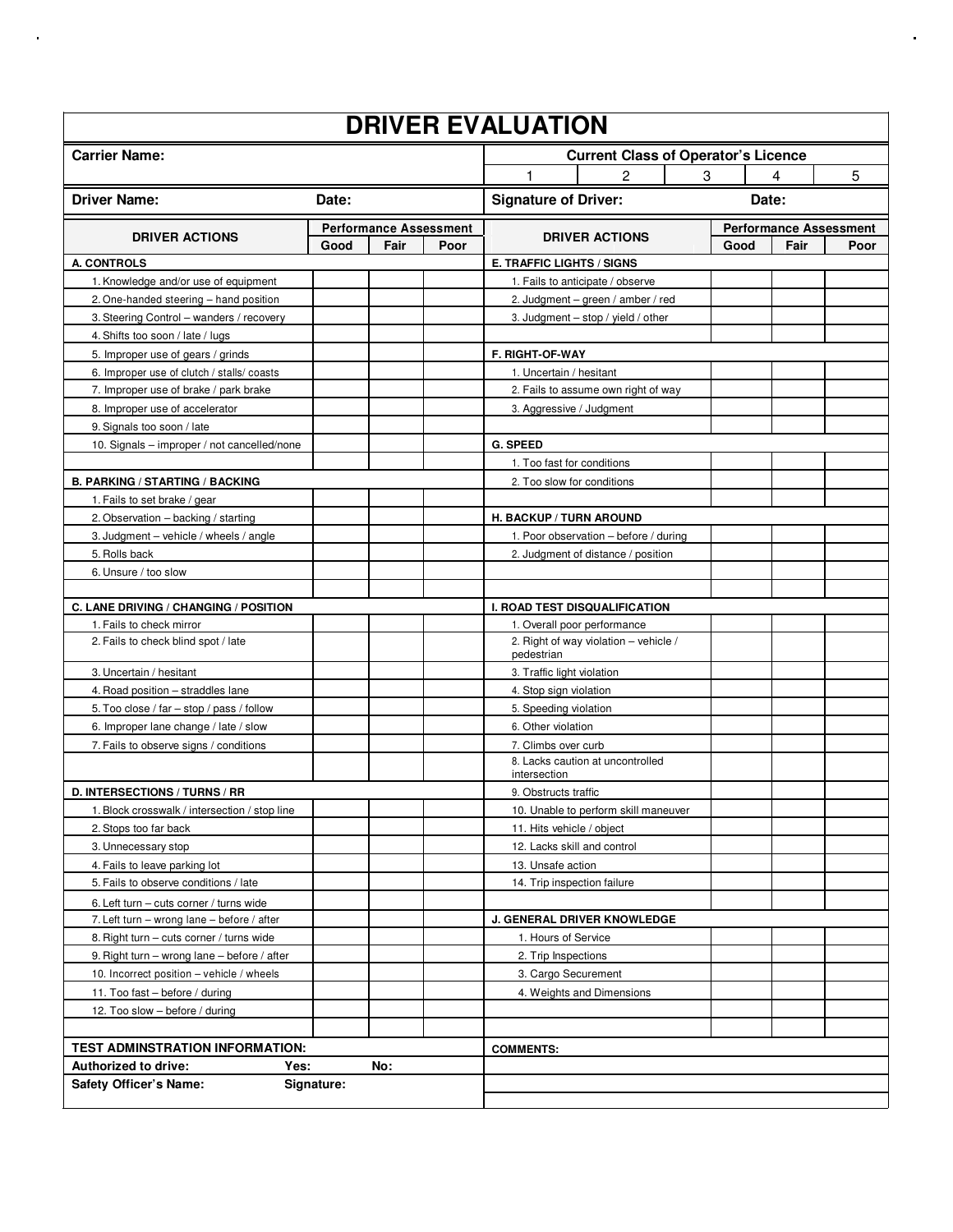# PART 7: DRIVER RECORDS AND RECORD RETENTION

# **Driver Files**

1301540 Alberta Ltd. will keep a driver record for every person authorized to operate company vehicles, **including owner(s)** and management. These records will include the following information:

- the driver's completed application form for employment with the registered owner, where applicable (note: the driver's resume is considered to be an acceptable application);
- the driver's employment history for the three years immediately preceding the time the driver started working for the carrier, where applicable;
- a copy of the driver's abstract in a form satisfactory to the Registrar when the driver is first hired or employed, dated within 30 days of the date of employment or hire;
- annual updated copies of the driver's abstract in a form satisfactory to the Registrar;
- a record of the driver's convictions of safety laws in the current year and in each of the 4 preceding years;
- a record of any administrative penalty imposed on the driver under safety laws;
- a record of all collisions involving a motor vehicle operated by the driver that are required to be reported to a peace officer under any enactment of Alberta or a jurisdiction outside Alberta;
- a record of all training undertaken by a driver related to the operation of a commercial vehicle and compliance with safety laws;
- a copy of any training certificate issued to the driver, in electronic or paper form, for the period starting on the date the training certificate is issued and continuing until 2 years after it expires, in accordance with Part 6.6 of the Transportation of Dangerous Goods Regulations under the *Transportation of Dangerous Goods Act*, 1992; and
- a copy of a current medical certificate for all Class 1, 2 or 4 licences and Class 3 or 5 with a licence endorsement code "C" requiring a periodic medical. Alternatively, retain a copy of valid driver licence, a Commercial Driver's Abstract or a note from the medical doctor in lieu of the medical certificate.

## **Driver Record Retention**

1301540 Alberta Ltd. will keep all driver files at the principal place of business in Alberta. These records will be:

- retained for at least five years from the date they are created, established or received (unless specified otherwise by specific legislation); and
- available for inspection by a peace officer during the carrier's regular business hours.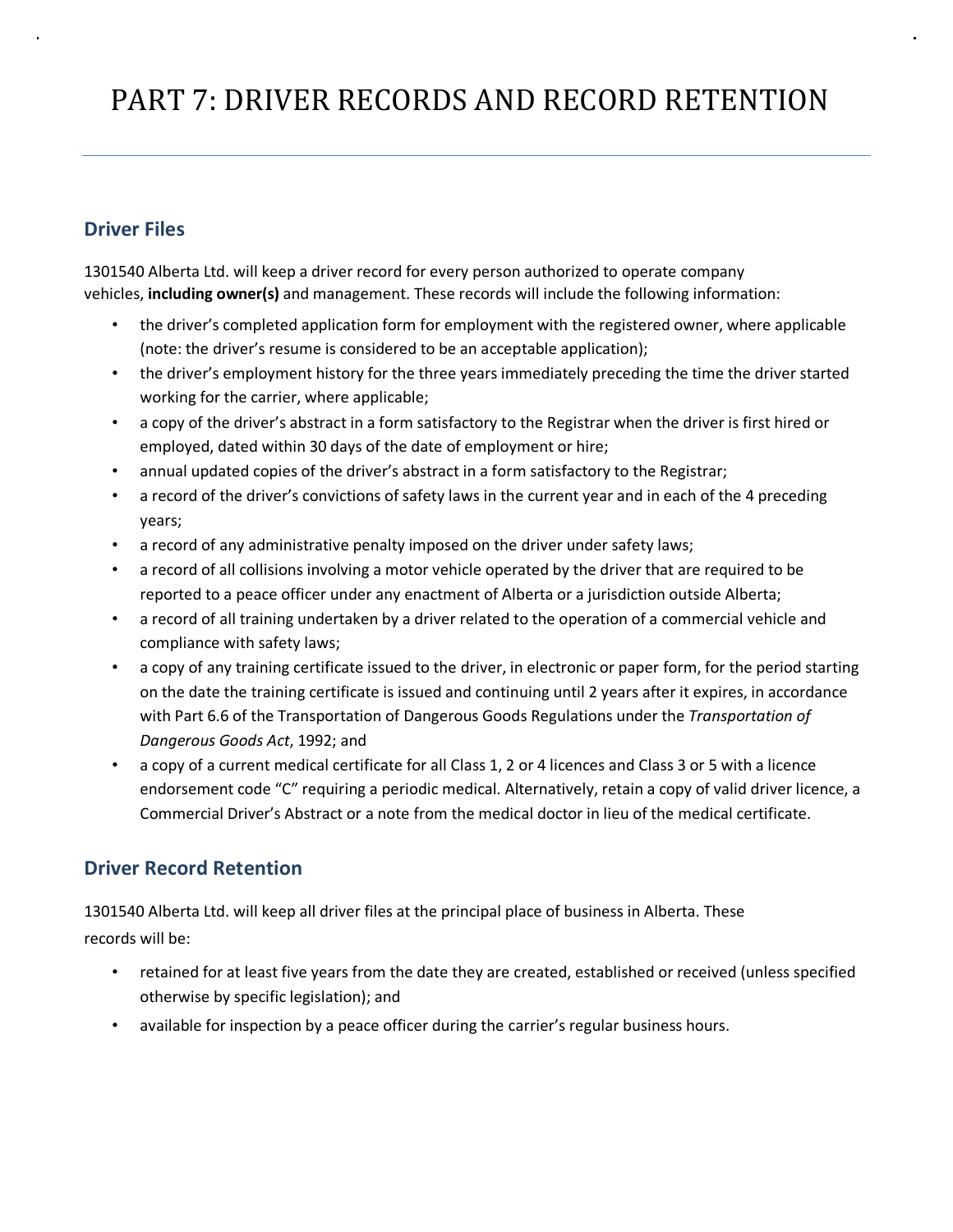# PART 8: EMPLOYEE TRAINING

## **Training Areas**

1301540 Alberta Ltd. will ensure all drivers have met training requirements prior to operating company vehicles. This training must be conducted to increase knowledge, reduce violations and reduce the likelihood of collisions.

All employees will receive training in the following subjects, as applicable:

- company safety program;
- safe vehicle operation;
- company maintenance program;
- Traffic Safety Act and relevant transportation safety laws including;
	- Hours of Service;
	- Daily Trip Inspection;
	- Weights and dimensions;
	- Load Securement; and
	- Other regulations, as applicable to company operations.
- the *Dangerous Goods Transportation and Handling Act* and regulations made under that Act;
- any other laws (e.g. Occupational Health and Safety) or laws of another jurisdiction if operating outside of Alberta.

**Employees will be trained:** □ In House □ By an External Organization X Both

**All drivers will have records of training in their file (e.g. training certificates or other records showing the time, date and type of training).** A copy of applicable legislation will be made available for all staff (e.g. web site access, hard copy, or disk).

# **Orientation**

All new hires will receive training on the company's safety and maintenance policies. New employees will also be evaluated in their knowledge of the following subjects upon hire:

- ☐ Hours of Service
- □ Daily Trip Inspections
- ☐ Weights and Dimensions
- ☐ Load Securement
- $\Box$  Other: